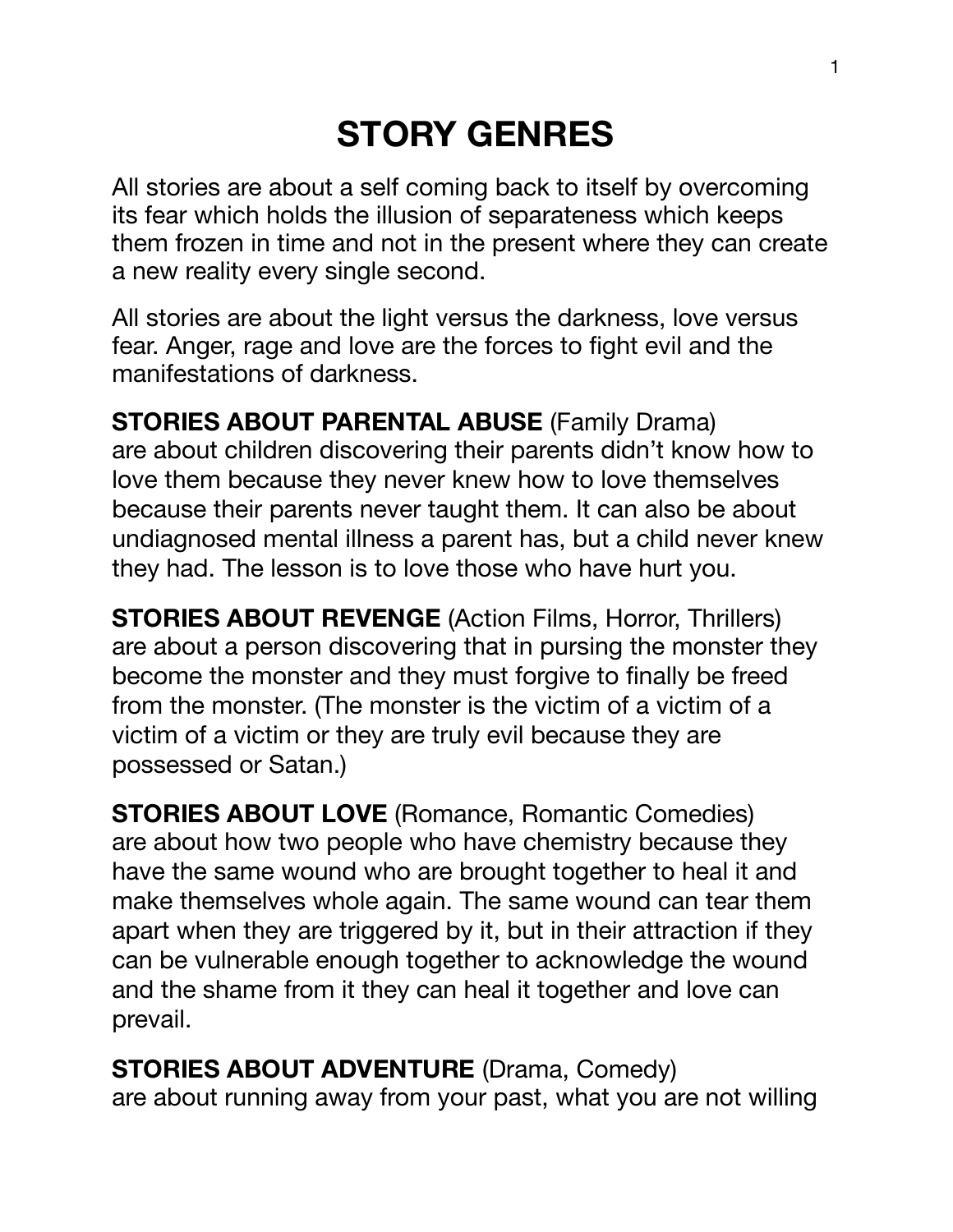to own in yourself. They always bring you back to the same place but with a new perspective that gives you the courage to face that which you feared. It is also about trying to get home and discovering that home is within.

**STORIES ABOUT HORROR** are about shame. Wherever there is shame there is an opening for the darkness to get in. Most monsters target victims of sexual abuse, whether they consciously remember it or not, who feel or believe they are powerless. It is an opportunity for someone who believes they have been abandoned by God to know that God never abandoned them. It is an opportunity to confront that shame personified as the monster so the victim can take back their power.

**STORIES ABOUT COMEDY** are about arrogance, a protagonist thinking he/she knows who she/he really is. Protagonist who is arrogant about their status is humbled and the Protagonist who doesn't believe in themselves is given an opportunity where they are seen by people as more than they thought they were. They both discover their false illusion of who they thought they were and become authentic human beings when they give up their "act". They learn they are enough.

**STORIES ABOUT LOSS/GRIEF** (Drama) are about people losing their faith in God and the Protagonist discovering that love never dies. God's love for them never dies. Loss is how we get in touch with love and with God. It is an opportunity to surrender to a higher power and to be in touch with the divine. It's about trusting that there is a reason for everything that happens and being at peace in accepting you may not know all the answers as to why things happen.

**STORIES ABOUT COMING OF AGE** (Teenage Drama) are about young people learning they are powerful despite being under the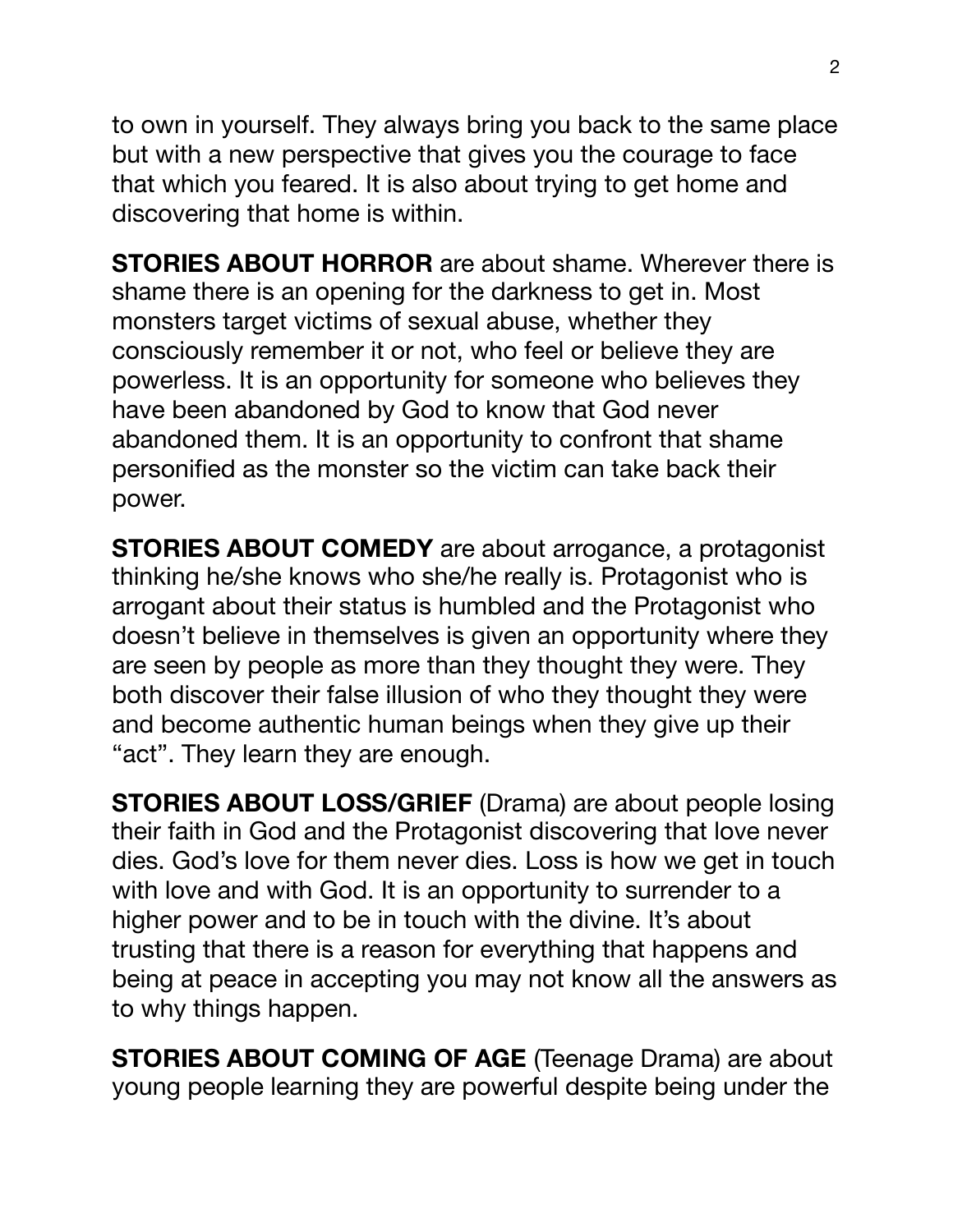rule of adults. It is about discovering they have a choice as to whether they are going to sell out on their dreams or their trues selves like the adults around them did, or they are going to stay true to themselves.

**STORIES ABOUT CHILDREN** (Fantasy) are about children discovering they are special and are connected to the divine and can call on divine assistance from special beings in realms only they can see and experience. The lesson is that they are still connected to their true home; the other side.

**STORIES ABOUT REFUGEES/IMMIGRANTS** (Social Dramas) are about individuals discovering that home is inside them and the family they lost can be found in strangers if they are willing to trust and let people into their hearts. It's also about a Protagonist discovering that there is a place for them in the world where they get to contribute and start again. They get to learn they belong in a new way.

## **STORIES ABOUT ARTISTS** (Dramedy/Dramas)

are about whether they will sell out to the "darkside". People born with an artistic gift they did not develop and are meant to be artists and have a lot of light in them because they are here to inspire others, (but they often feel like frauds). They try to gain mastery to prove they are not frauds, but the ego gets out of control. By becoming commercial their light gets controlled and tamed, which eventually dims the artist's own light which can lead to addiction. The lesson is to accept that being an artist is the reward and that when you are authentically sharing your gift the universe will reward you and take care of you.

## **STORIES ABOUT TORTURED ARTISTS** (Dramas)

are about whether the inner demons an artist has will kill them before they have a chance to share their art/artistry with the world. The lesson is that an artist must continue with their artistry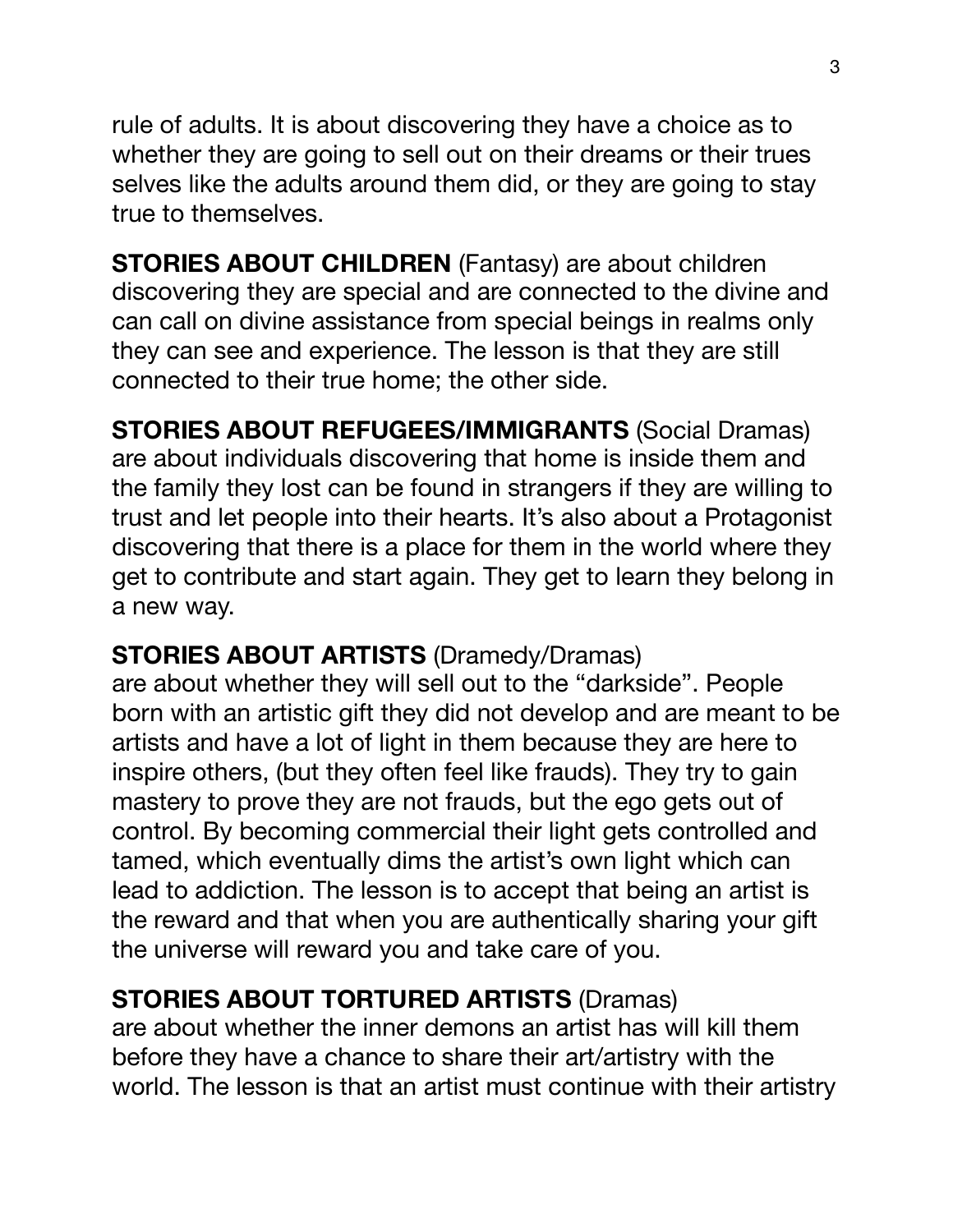because their art is also the way they keep their demons at bay. Their art can save them. When they have inspired enough people those people may surround him/her with enough love to shield the artist.

## **STORIES ABOUT WOMEN: (Drama, Comedy)**

are about women claiming their rightful place in the world and discovering they are authors of their own destiny with the power to create a new reality for themselves. Stories about older women are about getting a second chance to live a dream you were too scared to pursue in their youth or didn't get a chance to do because generations ago there was too much sexism to allow it. The lesson is that women are powerful once they have the courage to challenge the status quo, and by building community they can transform their community, society, world. Stories about a group of women are about how necessary each one is to the whole and how powerful they are working together to challenge injustice or create a business or opportunity. Their differences may challenge each other's values, but when they see each other's worth they can proudly demand what they need and deserve.

**STORIES ABOUT MEN:** (Comedy, Drama, Western, Sci-Fi) If it's about young men it's always about proving you're "man enough" to get sex, or exercise courage to protect women/ children and do what is right. Stepping up to confront injustice or evil. If it's about older men, it's about how they screwed up and want a second chance to prove they are not cowards. It's about restoring justice and not letting evil get away with it anymore. The lesson the protagonist learns is that he is never alone because there are inner strengths and allies of all sorts that will come to his aid when he steps up to be a representative of the love/light.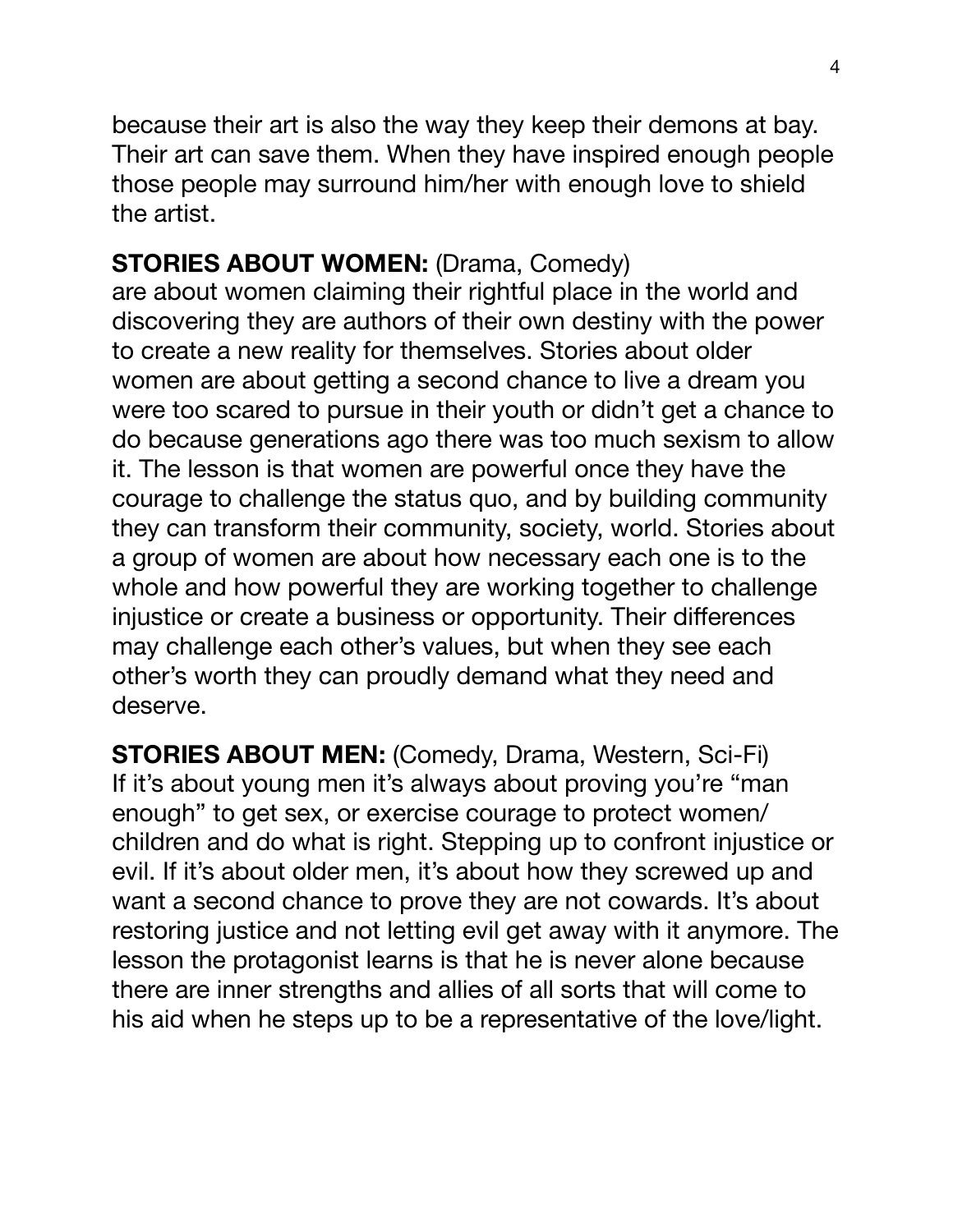#### **STORIES ABOUT SPORTS & PHYSICAL CHALLENGES**

(Drama) are about a protagonist having a trauma where they were left out and they strive to be special so that never happens again. It's about self-love and discovering that for every limitation a protagonist has they learn new skills or discover other abilities they didn't know they had. Stories about competition are about a protagonist realizing they are only competing against themselves, when they can overcome their own internal limitations they are winners. The lesson for the protagonist is that they are enough and there is enough for everyone.

**STORIES ABOUT GANGS & TRIBES** (Drama) are about loyalty and whether a protagonist will allow themselves to be defined by the group or whether they will be true to themselves and their dreams. It is also about a group of people will trust and allow another group of people into their inner circle for a greater cause. The lesson for the protagonist is that their loyalty must be to themselves.

**STORIES ABOUT A PERSON QUESTIONING GOD** (Drama) are about a protagonist forgiving themselves for thinking they did something awful that made God abandon them and resenting God for it, but it's all unconscious, until they have some kind of rebirth where they discover this. The lesson is that God was always there even when they turned away from God.

**STORIES ABOUT DISEASE** (Spiritual Drama, Drama) are about how a protagonist gave up his/her joy in exchange for safety and security. They took care of their house and keeping a roof over their heads rather than taking care of their spirit. They are di-vided that's why di-sease took over. They are missing a little piece of their soul and they have to get it back by a soul retrieval or some kind of divine spiritual intervention or an act of reclaiming one's spirit. They must go on a spiritual path that takes them back to oneness in the physical state or to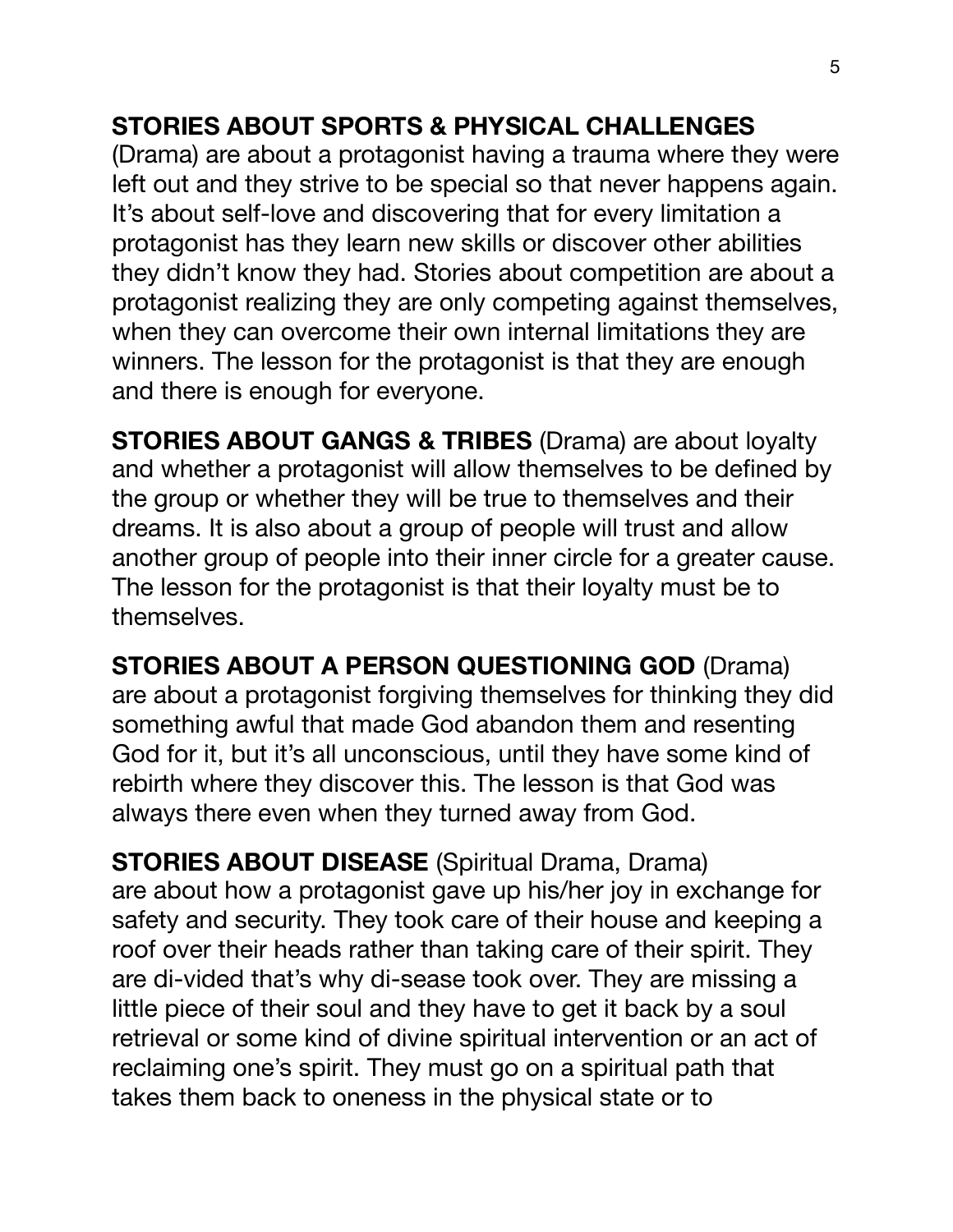acceptance of death and getting to spiritual oneness. The lesson for the protagonist is to realize that we are a soul having a human experience and the spiritual garden must be tended to so the body can bloom.

**STORIES ABOUT ADDICTION** *(Spiritual Drama, Drama)* are about protagonists believing they are all alone and nobody cares and they have been abandoned by God. This happened as a result of a harsh trauma like a betrayal by a parent who sexually abused them or betrayed them because of drugs or some kind of addiction. They use drugs, alcohol, sex, etc. as a way of coping with this trauma/soul crisis because they have a death wish. They try to treat a problem of the soul in a physical way. Addiction is a dark force that presents itself as a savior that eventually kills all hope and light. The lesson is that they must surrender to a higher power to intercede on their behalf because their addiction is a sickness of the soul and to allow God to show them that they have not been abandoned.

**STORIES ABOUT GREED** (Tragedy) are about a protagonist feeling they are not enough because they have a void they can not fill, only to discover they wasted their time and life pursuing an illusion. If the Protagonist doesn't learn the lesson then it's a tragedy. (The lesson is that they are enough and there is enough for everyone and abundance comes to those who give away their wealth because they trust in the universe and themselves.)

**STORIES ABOUT POLITICAL DRAMAS (Dramas, Comedy)** are about a protagonist who is in a position of powerlessness challenging those in power who are using force to suppress him/ her or their people or community. The Protagonist discovers that when the oppressed get organized they are more powerful than the oppressor; the reason the oppressor did that is because they knew that already. We are powerful united. We are powerful when